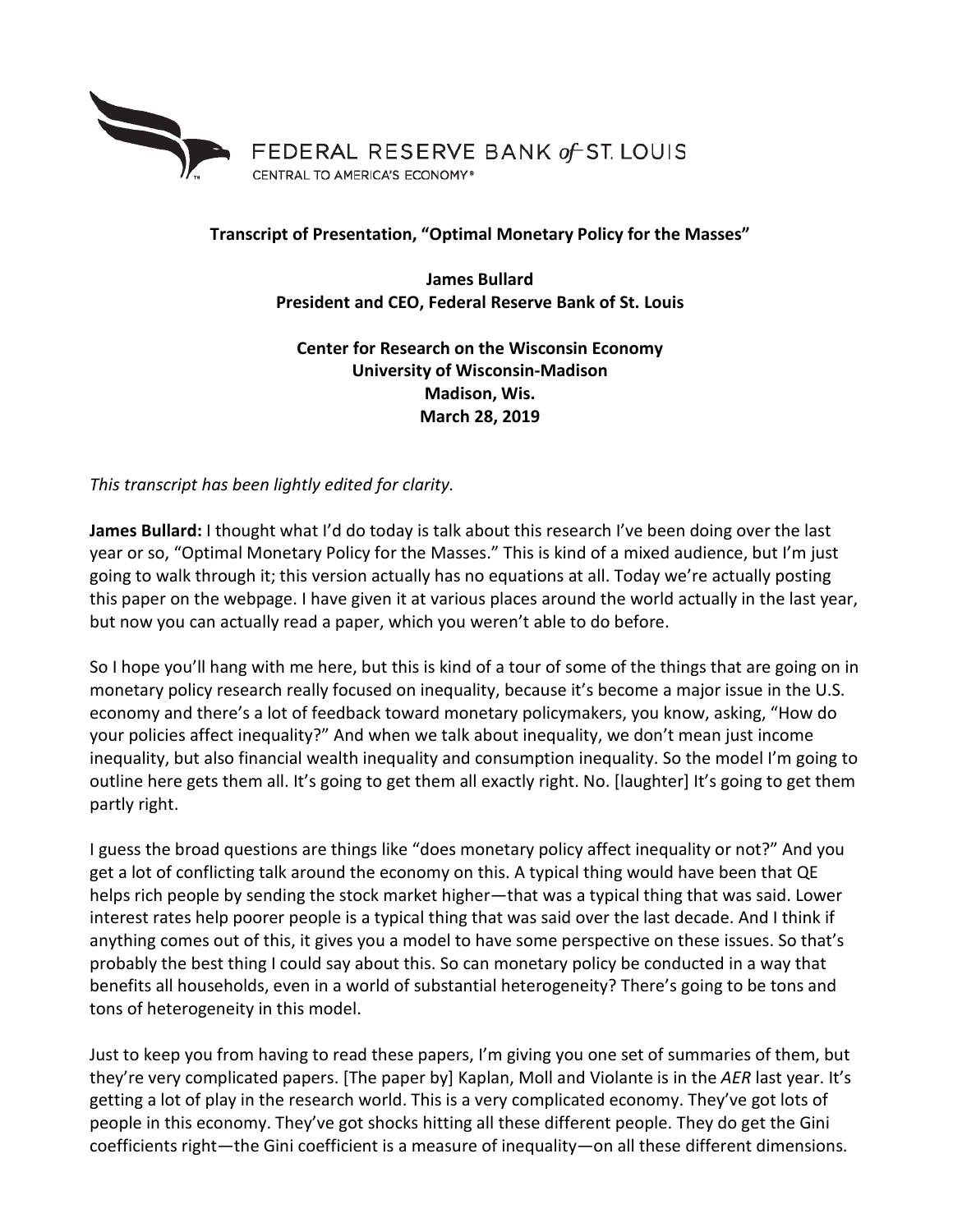And their basic conclusion is that monetary policy would work very differently in that world versus the way we typically describe it. The way we typically describe it in traditional central banking is we go into a recession, we lower interest rates. And if we're out of recession, we raise interest rates. So it's very simple. In fact, some people would say my job is not that hard because of that. [laughter] How hard could it be? But what these guys would be saying is that, no, no, if you got serious about heterogeneity, it'd be very complicated—very complicated to the point where it's not even clear central banks are doing anything like the right thing. That's the takeaway. At least my takeaway from Kaplan, Moll and Violante.

And similarly, with the Bhandari, Evans, Golosov and Sargent paper, very similar. Lots of different people. Idiosyncratic risk for everybody. They also get Gini coefficients, but they kind of come to the similar kind of conclusion.

So this paper, we're also going to get Gini coefficients about right for the U.S. economy. It's going to take a little while before we get to that part, but we'll get there. But nevertheless, you're going to be able to describe a monetary policy that does a good thing for every single person in the economy, no matter how rich they are, young and old, rich and poor. They're all going to like this monetary policy in this model. So the point is that I think you can make a case, at least in this baseline kind of a model, that you can conduct a good monetary policy for everybody in the economy.

There's going to be a lot of inequality in this model. It's a stylized model, which I'm only going to partially take to the data. If we really wanted to jazz it up, it'd get a lot more complicated, which you could do, but I'm not going to do here. There are credit markets in this economy. Credit markets became very important after the crisis as they play such an important role in the economy. And the typical macro model doesn't have any credit markets in it at all. That is pushed into the background. This model has a credit market front and center. And the role of this credit market is to move income over the life cycle. And I'll talk a lot about that.

The role of monetary policy in the model is to make sure that credit market is working correctly, because if that credit market isn't working correctly, then you're going to have people consuming the wrong amounts, they're going to be saving the wrong amounts, and this is going to mess everything up in the equilibrium. But optimal monetary policy can fix the problem in this economy, and optimal policy is going to look like nominal GDP targeting, which is one common prescription for monetary policy. I'll describe that in a lot of detail as I go through this talk.

The nominal GDP targeting result holds even when there's massive heterogeneity, as I'll make clear in a moment here. So the main result, if you want to just stare out the window here—it is pretty good. The main result is that nominal GDP targeting constitutes optimal monetary policy for the masses, at least in this model that has a bunch of simplifying assumptions.

All right. So we're going to have to walk through some basics on what the heck I'm talking about but without too many equations. Then we'll go to some pictures. I'll show you how the equilibrium of the economy works in some pictures. Then I'll do some Gini coefficients, and at the end I'll talk about monetary policy. So that's basically where we're going.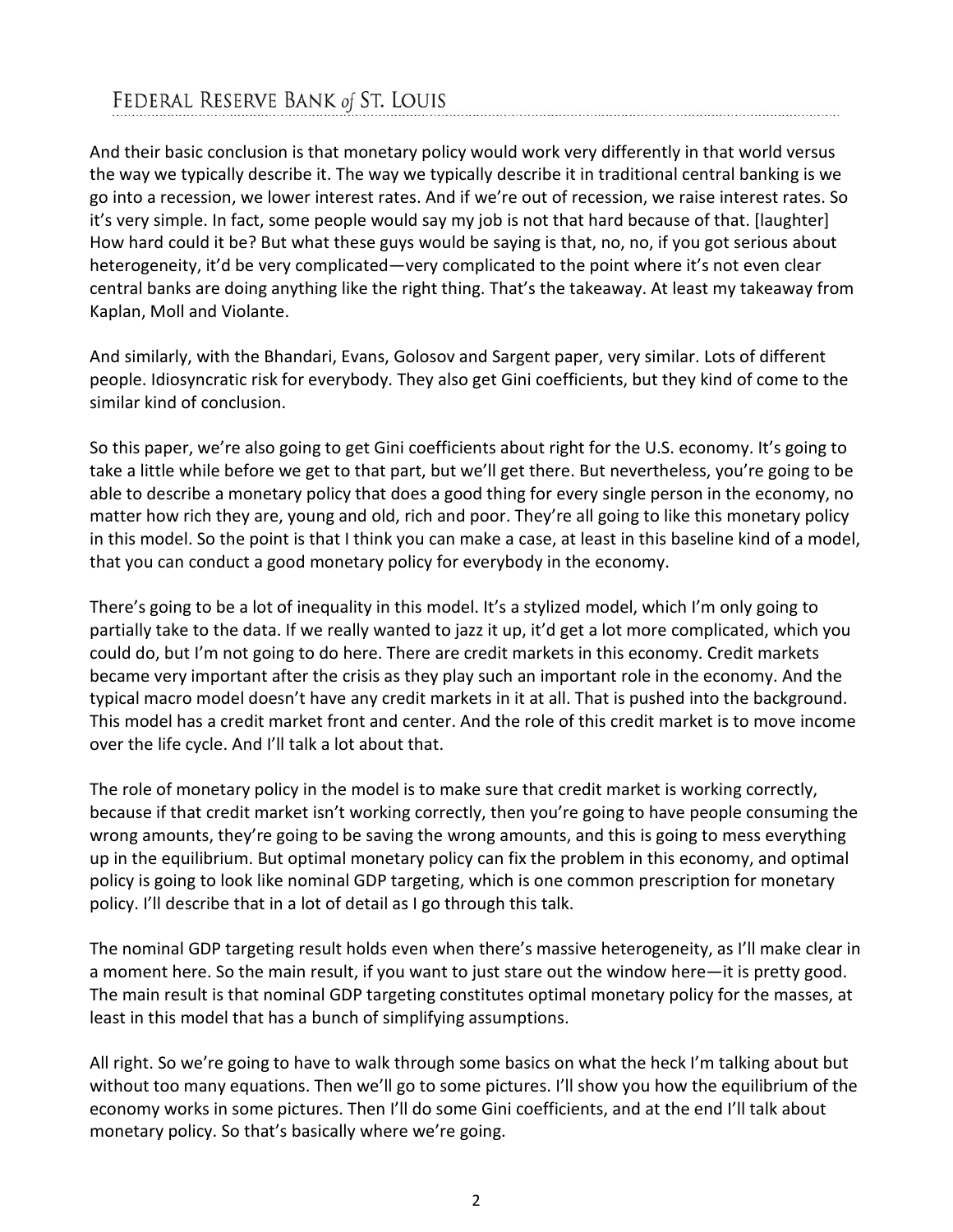So this is a life-cycle model. And life-cycle models have been around for a long time in macroeconomics, popularized by Franco Modigliani, who got a Nobel Prize, but many others worked on them over the years. Basically, the idea is that every time period a new cohort of households or agents come into the economy, they make decisions for 241 periods, which is going to approximate quarters, and then they exit. You could say they die, but we're not going to say that. They just exit. They get very old, and they quit making economic decisions. The way you want to think about this is, this is a model for people that are autonomous households that are making their own decisions. So it's not a model when you're very, very young … We don't have anything to say about that. But once you're 20 or in your early 20s up until, let's say, your early 80s, you're making all your own decisions and everything. That's the group we're modeling here.

For those of you, I know there are a bunch of graduate students in here, this is all log preferences, so that's part of the trick, over consumption and leisure. Households are going to be given, when they come into this world, a productivity profile over their lifetime. That's going to be actually randomly assigned. I'm going to talk about that quite a bit. They're going to be different for different people. But this profile's going to have a very specific feature. It's going to be symmetric in a certain sense. It means you start at a low level of productivity early in life, you're more productive in the middle of life, you're most productive exactly in the middle of life, and then you get less productive later in life. And I'm going to make that whole thing be perfectly symmetric at the beginning and end of life. So that's going to be a key thing. Even though this is a complicated model, it's going to enable us to solve everything with pencil and paper.

These productivity units, what are these things? I have a certain unit, a certain amount of productivity. I can sell this on an open market at the going wage per efficiency unit in the market. So I can decide how much I want to work, and I can sell my productivity units that I have at that particular stage of life, and that's how I get my income. There's no population growth in this particular version.

What this is going to do is create a large private credit market essential to good macroeconomic performance. But how does this credit market work? It's something you all know. It has peak earning years. You've got people that are earning a lot in the middle of the life cycle. Those people want to save for retirement. You've also got people earlier in the life cycle who don't have much income. They would like to pull consumption forward in the life cycle. They would like to borrow. So there's a natural credit market in this economy just like there is in the real world, and that's the only credit market in this model.

What we're talking about here is privately issued household debt, and the model is so simple that you [could] just think of somebody who's 35 years old. They want to buy a house. They get a piece of paper, they give it to somebody who's 55 years old and say, "I'll pay you back later. Can I please have my house now?" And then you get into your house, and then when you get older, you pay it back. And that's good for this person who was 55 years old, because they need the income when they're in retirement. So it's very natural in that sense. And so I want to think of this privately issued debt as being like mortgage-backed securities. There are no mortgage-backed securities actually in this model. It's a very abstract model. But this is how you should think about the asset that's in this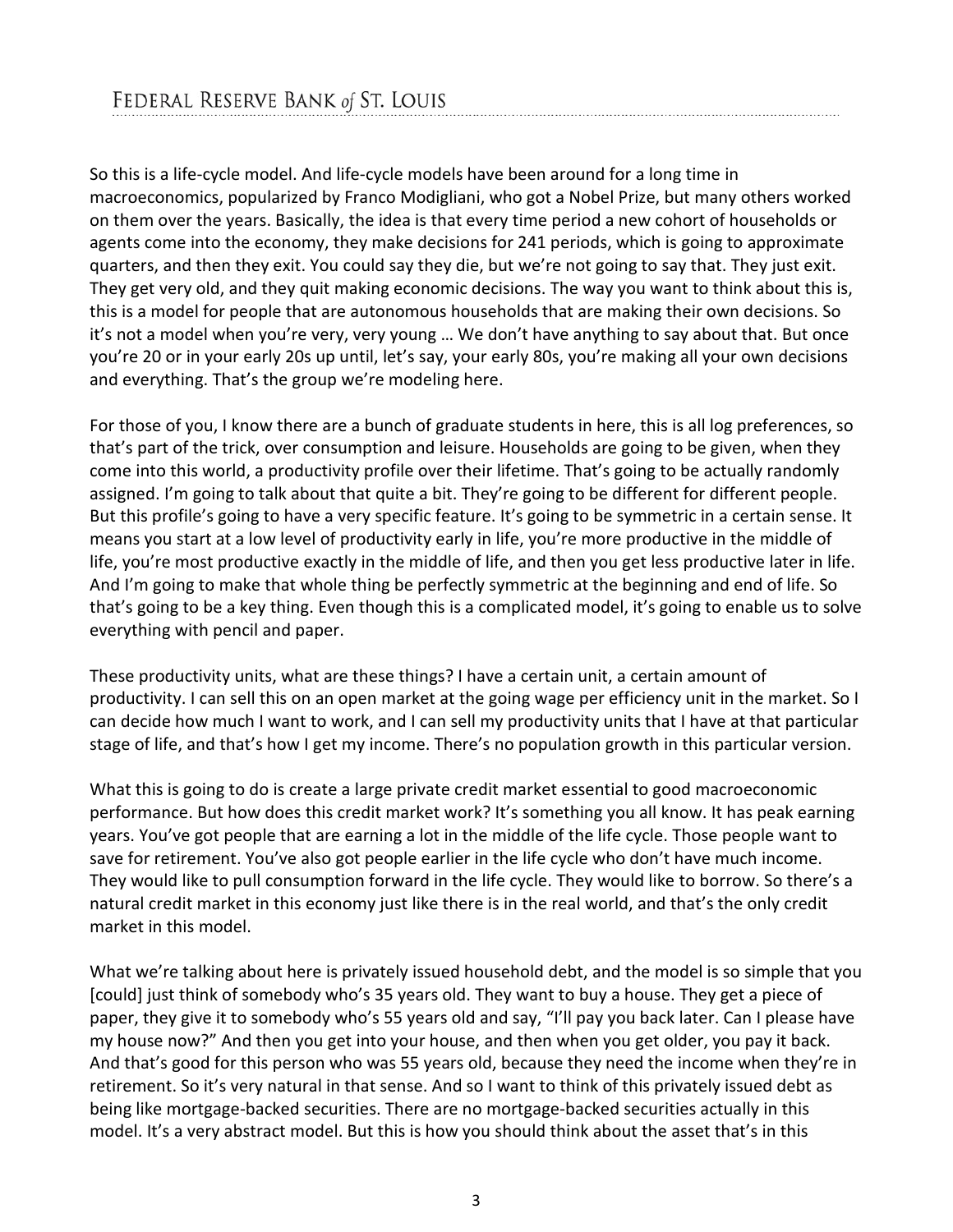model. And as you know, housing debt like this was very important during the crisis, and it's a big market. Probably on the order of 15 trillion dollars. That's trillion with a T, a big number. So lots of household debt out there of that type.

Now, the way modern macroeconomics works is there's got to be something wrong with the world, because if there isn't something wrong, there's nothing for the monetary policymaker to come in and fix. So what's wrong in this economy is non-state contingent nominal contracting. The loans are dispersed and repaid in the unit of account—in nominal terms—and are not contingent on income realizations. So there's two parts to this. The non-state contingent part is a violation of basic economic theory. You should be borrowing, and you'd pay back more in the good state of the world, and you'd pay back less in the bad state of the world. But we don't see that in the real world. What we see is you just borrow your 100,000 dollars and that's it, and you say, "I'm going to pay you back a nominal rate of interest in the future." That is not correct according to economic theory. So it should be state contingent, and it should be not done in nominal terms. It should be done in real terms. But the fact that it's done in nominal terms means that the monetary authority might be able to fix it by moving the price level around. That's exactly what's going to happen in this model here.

Now, we've got to produce output. We're going to do that in the very simplest way that we can do it. There's just going to be some labor multiplied by something, and that will give you some output. And it's going to turn out that this labor input, the hours worked will actually be constant. I'll talk about that quite a bit here. This other thing that multiplies the labor input is the level of technology. How good of technology do we have? How much can we produce with an hour of work? That thing is going to grow at a stochastic rate. So for you graduate students in here, this is a heterogeneous-agent economy with an aggregate shock. You don't see that very often. And now we're going to solve it with pencil and paper. So I thought this was a cool aspect of this. We're going to not worry about the zero lower bound. We had an earlier version of this, now forthcoming in a journal, where we talk all about zero lower bound issues. I'm not going to talk about those today. What's basically going to happen here is that the real wage is going to grow. It's going to grow. It's a growing economy. It's going to grow at this stochastic rate over time.

There's an all-important timing protocol about how these models work, and it's just critical to how it works. So nature moves first and determines some draw in this random process. That determines the wage. The policymaker gets to observe that and then gets to decide what to do with the price level. And then households make their decisions for all future periods. So this is a critical timing protocol.

Households are all going to meet together, and some households want to borrow and some households want to lend, depending on where they are in the life cycle. They're all going to meet together in a big room just like this, and they're all going to agree on a nominal interest rate and the various amounts that they want to borrow and lend. This nominal interest rate is going to turn out to be exactly the same as the expected rate of nominal GDP growth in the equilibrium of this model. This is very handy. This is part of what makes everything easy to decide. So we're sitting there in this room. We all decide that the nominal interest rate should be, let's say, 4 percent, because we think the real growth rate is going to be 2 percent, and we're adding 2 percent on that for inflation, so we come to a conclusion that it should be nominal … [inaudible] … contracts that are going to set down a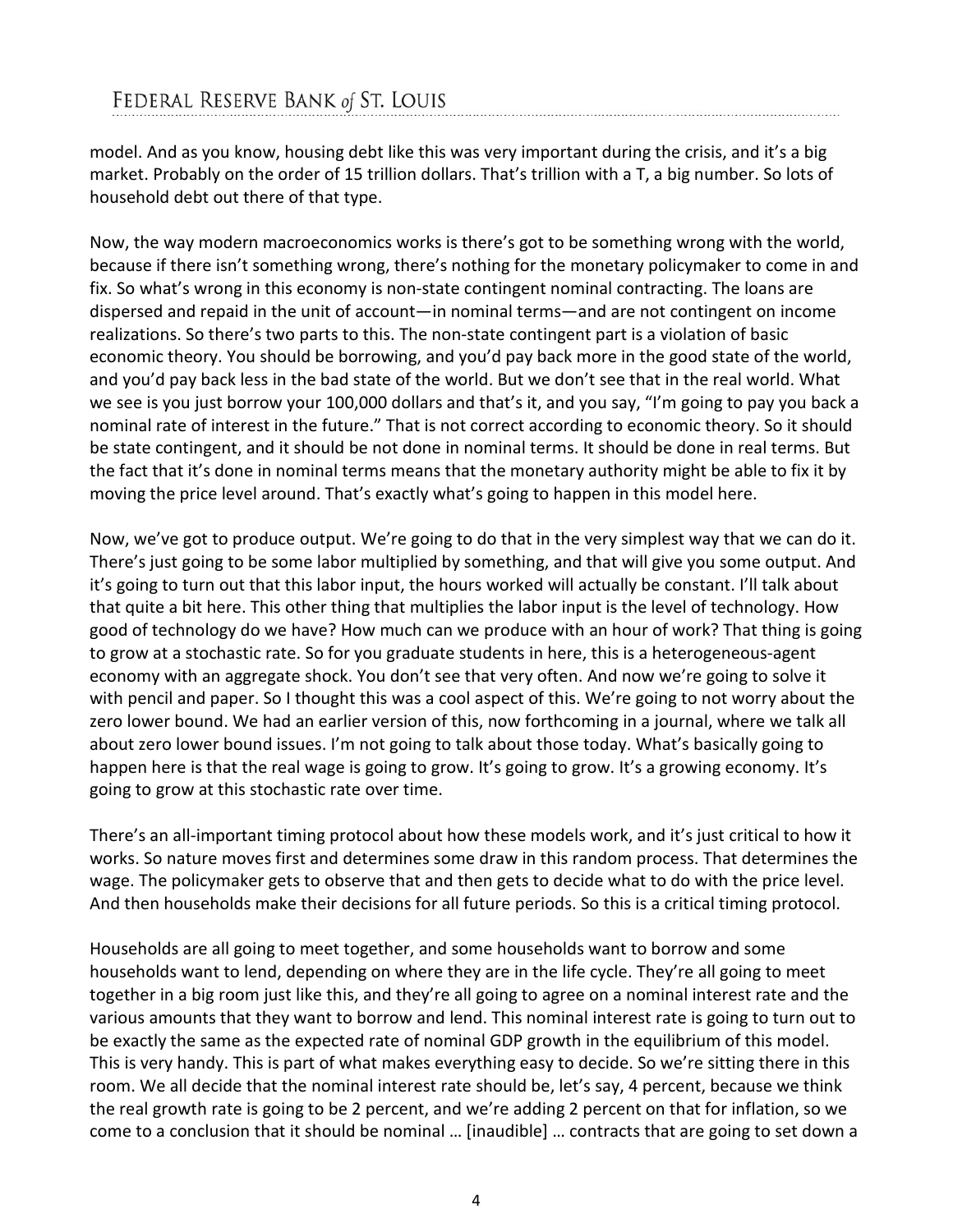4 percent nominal interest rate. Of course, in the next period, nature is going to choose some shock and the real growth rate won't be exactly that, but this is just an expectation.

The policymaker then is going to follow a nominal GDP targeting rule that's going to give the complete markets consumption allocations. There have been previous papers on this that influenced us: Kevin Sheedy from the London School of Economics and Evan Koenig at the Dallas Fed. Basically the policy is that when growth is high, inflation should be low, and when growth is low, inflation should be high. So inflation is countercyclical relative to growth.

If the policymaker does this, what you get is something called equity share contracting. Equity share contracting is known to be optimal when preferences are homothetic as they are here. So what is equity share contracting? It's a way to share risk in a market. So what it means is I might not be that productive today because I'm early in the life cycle. You might be quite productive because you're in the middle of the life cycle. So you've got a lot of income today and I don't have much income today. If we just consumed what we made in our jobs, I'm not going to consume very much and you're going to consume a lot. But that's not how this model works because there's a private credit market that's smoothing out that consumption. So I'm actually going to borrow and consume a certain amount. You're going to lend and consume a certain amount. We're actually going to consume exactly the same amount because we're sharing. That's called equity share contracting. So we all get a piece of the pie. However much output everybody in this room would produce, we would all get our share of the pie, even though some are contributing not very much and some are contributing a lot to the production of that pie.

So this is a feature of the equilibrium of the model. This is generalized in this paper. Only people that share the same productivity profile over their whole life are going to consume the same amount. There might be other people that have a lower productivity profile. All the people on that profile also consume the same amount. But these guys are going to consume more than these guys. I'll talk about that as we get to the pictures here in just a moment.

So the nominal GDP targeting, what it's doing is providing some insurance in this economy. You're insured against all these future shocks, so you get back to the complete markets sort of outcome.

The real interest rate in this economy is exactly equal to the output growth rate at every date, even in the stochastic economy. You could think of that as a Wicksellian natural rate of interest for those of you in here that have studied New Keynesian macro. It's just like New Keynesian macro.

Let's see if we can get to some stuff on life-cycle productivity here, and then we'll go to some pictures that describe the equilibrium. So when the people come into this economy, they get assigned one of these productivity profiles, and we're going to actually randomly assign these profiles. Something happened to these people in the first 20 years of their life, and we don't have anything about that in this model. But some people came out with high productivity profiles, some people came out with low productivity profiles, and that's that. We're just taking that as input in the model. So once you're assigned one of these things, you can't shake it. So you can't do anything about it in this model. You're stuck with it for your whole life. Now, you might say that's a crazy assumption, but I want to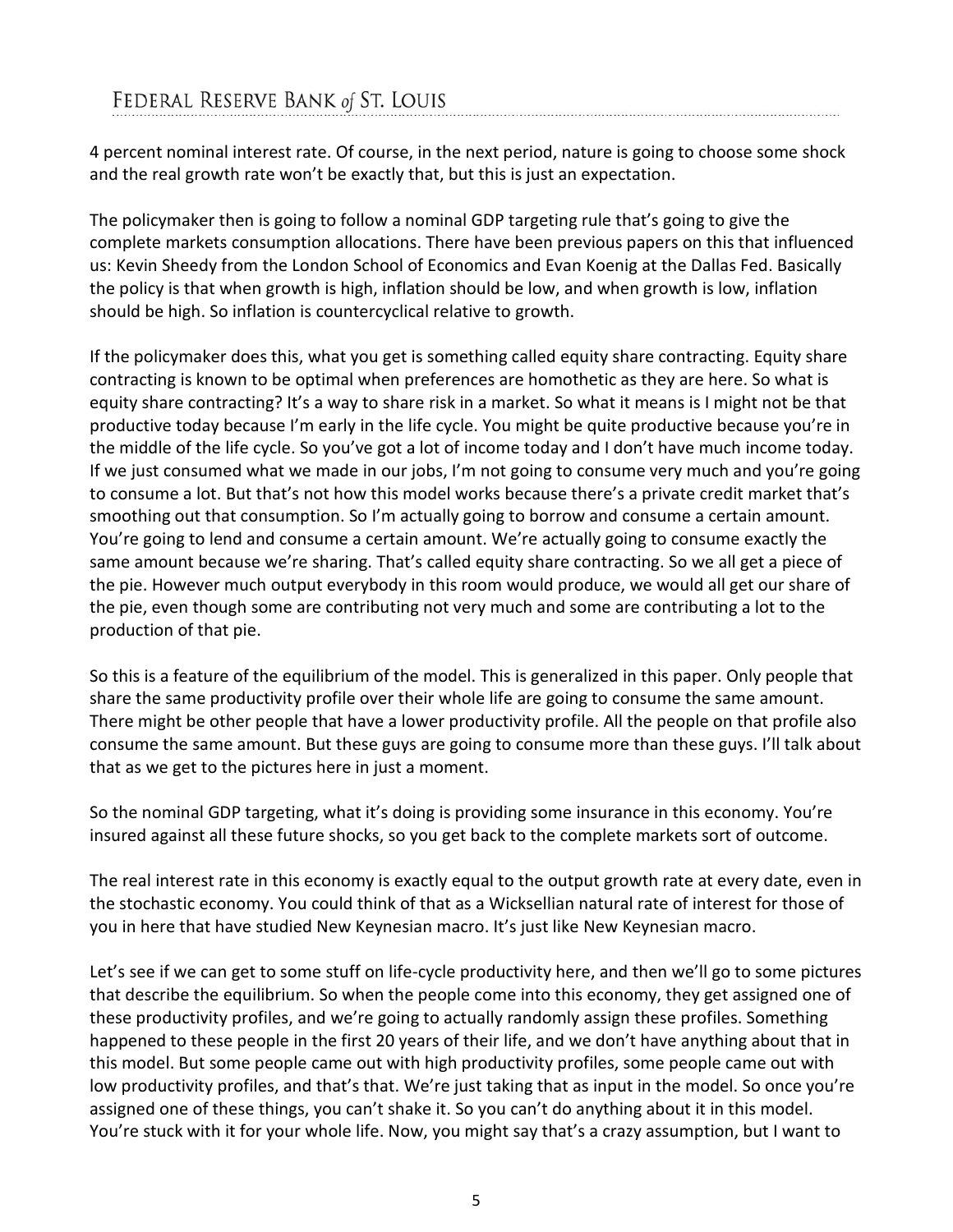cite this paper by Huggett, Ventura and Yaron, which is a famous paper. What they said, based on empirical work, was that the human capital that was around for 20-year-olds would explain most of the variance of their whole life-cycle profile of income, savings and wealth. So you can predict a lot if you know the characteristics of a group of 20-year-olds as far as how they're going to evolve over their lifetime. So we're going to go to the extreme and say there are no shocks after you're 20 years old. You're 20 years old, you get assigned one of these things. There are no shocks after that. This is a trick to reduce and control the amount of heterogeneity in this economy. A lot of the literature also has shocks after you're 20 years old. Every day you get a new shock, and boy, that makes things complicated. So we're going to back off that based on Huggett, Ventura and Yaron a little bit in order to be able to solve our economy.

So here's a baseline productivity profile. Very simple. Looks very innocuous. You're more productive, on the order of 50 percent more productive, in the middle of the life cycle than you are at the beginning or the end of the life cycle. And I'm going to show you a lot of pictures like this. I just wanted to help you think about how to read these. Recall we're thinking about 241 periods in this guy's lifetime. You can think of this as that's the productivity profile I'm going to have over my life, but it's going to be better to look at this as a cross section. These are all the people that are alive at all these various stages of life from zero up to 240. And some of them have lower productivity, some of them have higher productivity. That's the nature of the life cycle. Now, this is just the baseline profile. It is symmetric. It does peak. It has a nice feature that means people don't actually retire in this model. They work very few hours, but they don't actually retire. We can do interior solutions for the whole thing.

Now what we're going to do is draw a scaling factor that's going to scale the same profile here, the baseline profile. It's going to scale it up and down by just multiplying by a number drawn from a uniform distribution. And if the scale factor was one, then everybody would get this profile when they're 20 years old. But we're not going to do that. Our scale factor is going to be six and a half. So some of them are going to get this thing multiplied by six and a half, and other people are going to get this thing divided by six and a half, and you get this picture here.

So now you start talking about the masses of people in this economy. The horizontal axis is those 241 cohorts that are all alive at a point in time, and the vertical scale shows the scaling factor for all these different profiles. That very top profile there, that's Tom Brady and Gisele. Gisele actually has more than Tom, I think, is the way I understand it. So they've got the top profile there. And then I'm down here on the very bottom. Mine looks actually almost completely flat, but it's not flat. It actually has the same pattern as the very top one. It just looks—on this kind of scale—it's going to look very flat. So this is what we're talking about. There's a wide range of productivity, and in addition to that, you've got all this hump-shape stuff in the middle of the life cycle.

Now, what's going to happen in this economy is an interesting thing. All those different people with all those different productivity profiles are going to work exactly the same amount at the different stages of the life cycle. And that's what this picture is showing here. So again, think of this as a cross section. You've got people that just came into the model—the zero on the horizontal axis on the left. And you've got people that are exiting the economy—the 240 guy over there on the right. And the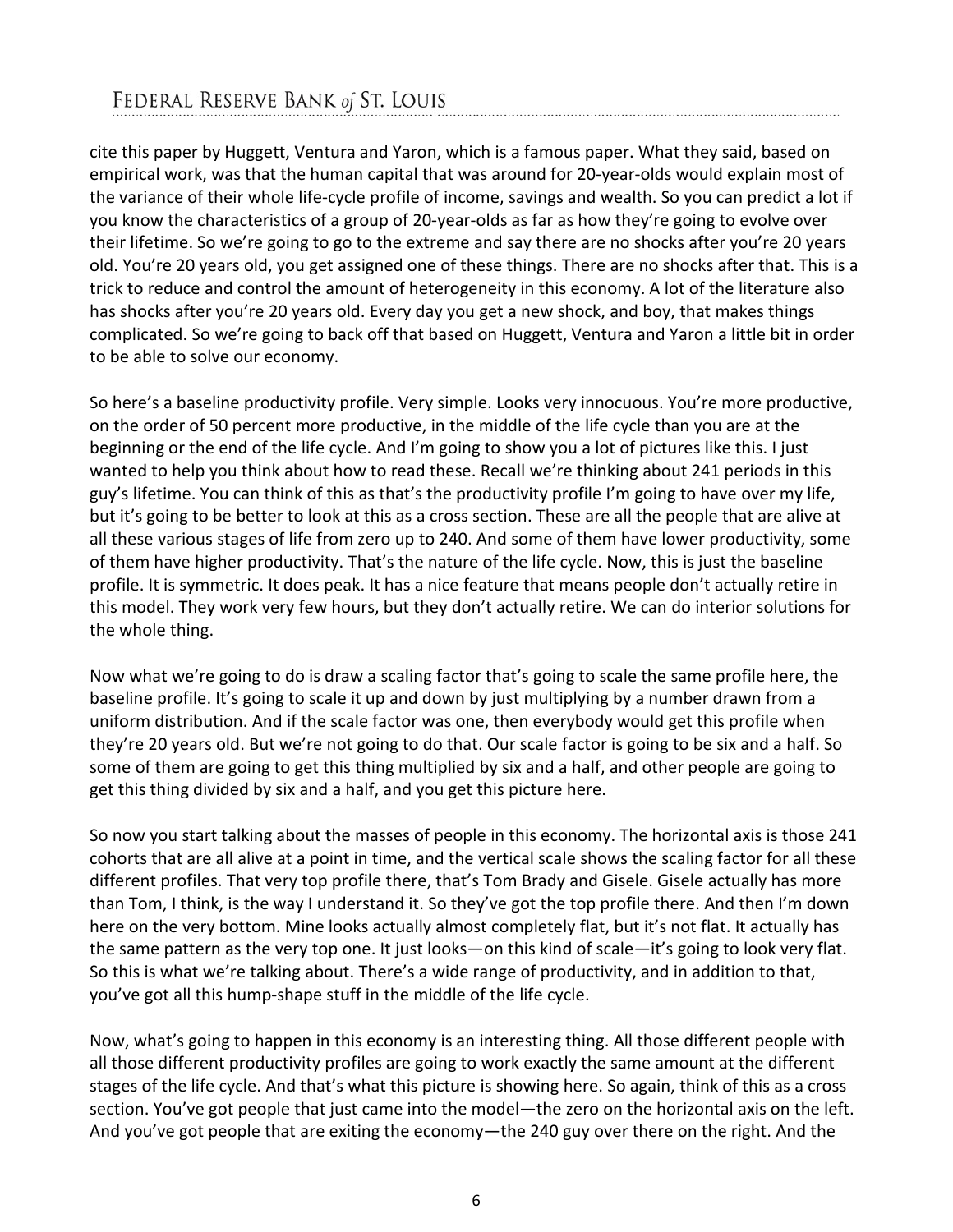blue line is how many hours they're going to work. The vertical axis is the number of hours between zero and one. So you could work 24 hours a day, seven days a week, 365 days a year. That would be a one on this scale. Or you could be a total slacker and work zero. That would be the zero on the scale. Or some percentage in between. The blue line shows what the equilibrium of the model says. But there's only one blue line. Even though there's a zillion people here, there's only one blue line. Why is that? Everybody works the same amount no matter how rich or poor they are, so the taxi driver, at middle age, is going to work 40 hours a week. The doctor who's middle aged, also going to work 40 hours a week. Tom and Gisele, also going to work 40 hours a week in middle age. And they're going to work much less at the beginning and the end of the life cycle. The green line there is just the opposite of the blue line. That's the leisure. You're going to take less leisure in the middle of the life cycle and more in the beginning and the end.

OK. So this is income. This is labor income in this economy, the equilibrium of this economy. And now what you see is that people are more productive in the middle of life. They also work more hours in the middle of life. So now you get labor earnings getting really high in the middle of life. You get a number like seven on the top there, and at the very bottom guy you get a number probably close to zero. So the ratio between the highest earner and the lowest earner, even in that cohort, is very large. … One thing about this picture here—the area between zero and 60, that would be like the time between 20 and 35 [years old], there's the same number of people there. There's still a million people in every cohort, but they're all scrunched together. They're all labor income poor. The same with the guys on the very right here. They're labor income poor. The people in the middle have high productivity and they're working like crazy, so they have high income. So we're going to get a Gini. We're going to calculate a Gini coefficient for this in just a minute here. So this is an equilibrium cross section of labor income in the model. I better not go on too long here, so I'm going to speed up.

Here's the consumption in the model. I said that there was equity share contracting in the model. So what happens is all these people smooth out their consumption. So all the doctors, which are the very top guys, they consume at the top of the red box with a flat line. The middle guys consume the red line going across. So what they're doing is they're splitting up the economic pie. As long as they're on the same labor productivity profile, they're splitting up the economic pie by using credit markets.

This is my favorite picture. This is net asset holding in the economy. People in the first half of the life cycle, they borrow. They're trying to pull consumption forward in the life cycle. The people in the second half of the life cycle are saving. They're the asset holders in the economy. It's the right-hand side of this that is going to create the Gini coefficient for financial wealth, because we don't count the negative part when we count financial wealth, so that's why the Gini coefficient for financial wealth is going to be so much bigger.

All right. Let me do some other pictures about different ways to define income. Let me talk a little bit about Gini coefficients, and then I'll finish up. A Gini coefficient is a measure of inequality. It's a number between zero and one. For consumption, it's relatively low. About 32 [percent]. For income, we'll take the 51. It's usually in the 50s. Financial wealth, very high in the U.S. About 80. So when people look at these numbers, they're usually looking at the income and wealth Ginis, which are very high compared to other countries. And if we calibrate this model a little bit, here's the income,